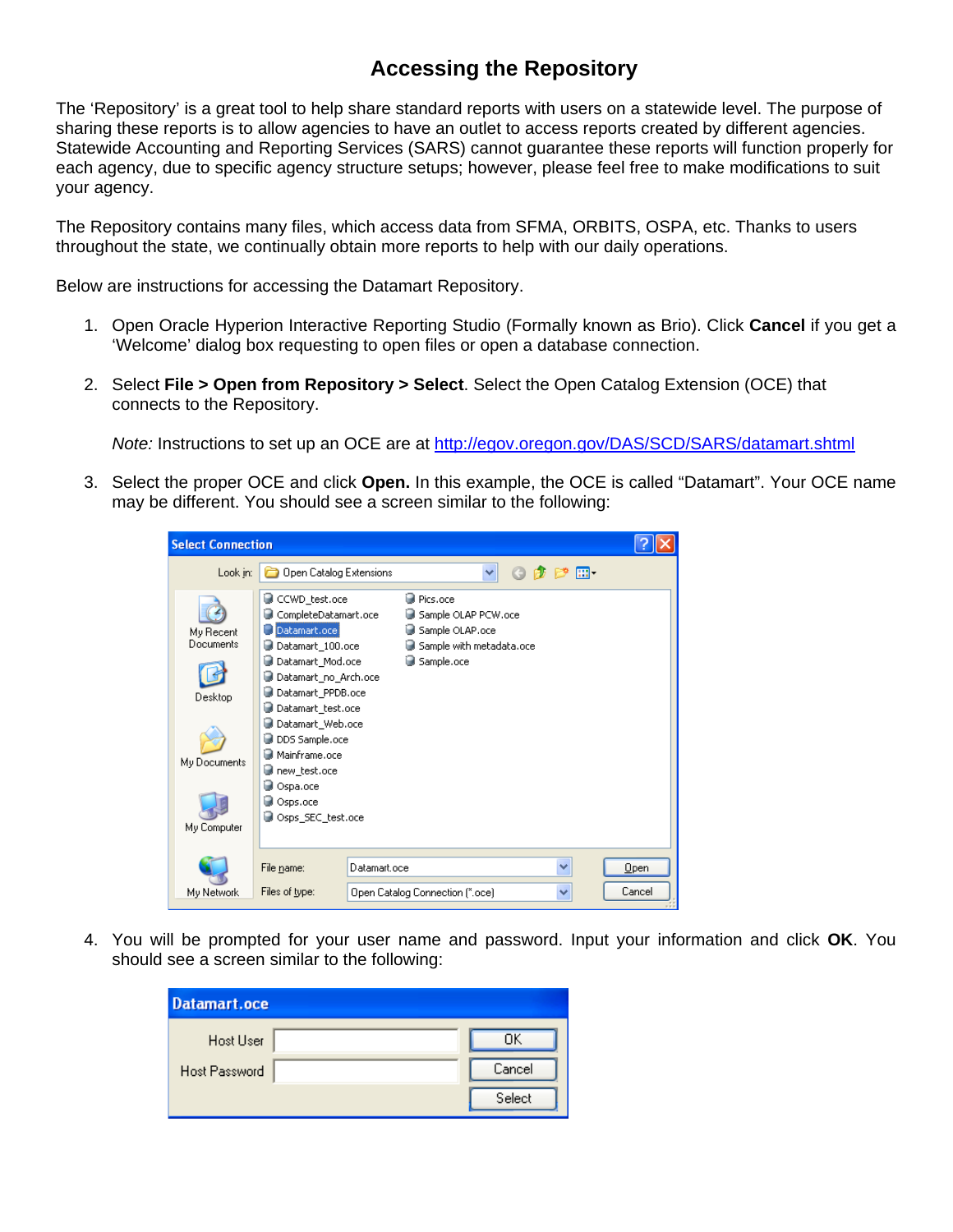5. If no errors have occurred with your log in data, you should see a screen similar to the following:



If your OCE is set up to go directly to the "**YEAREND"** directory, instead of seeing the above info, you might see something similar to the following:



Click on the **H** next to "YEAREND". Your screen should look like the following: